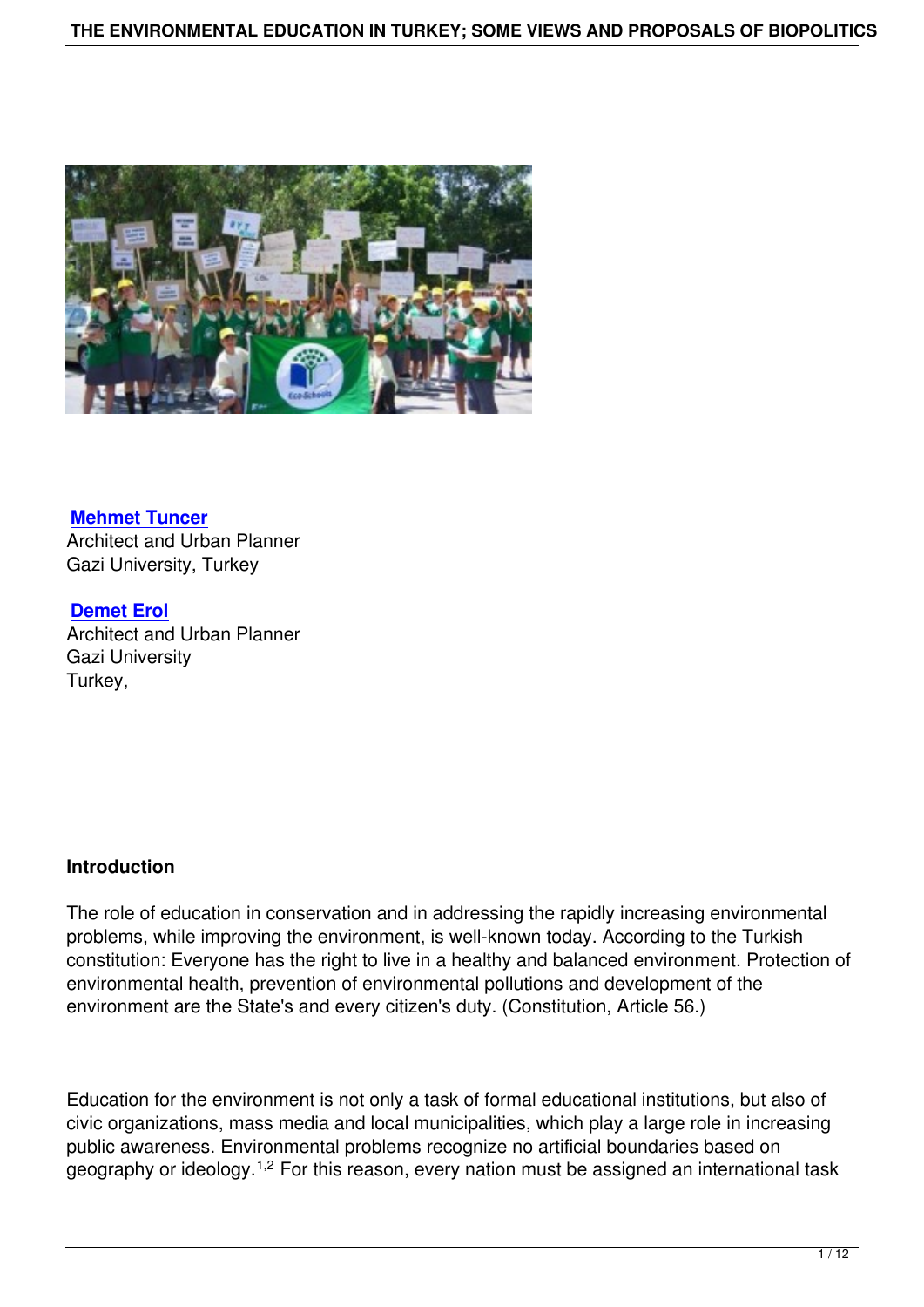for increasing public consciousness through mass media and education.

In this paper, education for the environment in the Turkish national education system will be summarized and discussed, as well as how the principles and ideas of biopolitics would be incorporated into the educational system at each stage.

# **A Short Overview of Today's Education; Definition and Contents**

Generally, people are affected by education through the lifestyle resulting from the values of modern civilization. We should educate people to be able to add something to every field of art and science, building private values as well as global ones. The basic principle for the realization of these aims is that people must think rationally and positively. Teachers should not only teach but also educate people. To apply these two concepts, teachers must use the potentials of schools and their proficiency to realize the aims of national education.<sup>3</sup>

The word education comes from the Latin word educere which means feeding. Educere is to direct something, to breed, to grow up. Education is an association that has its own structure and rules of operation. Education prepares young people for real life. The word education deals with a time period, but exceeds a frame of time in school and prevails at every age and stage of life.

## *Basic Characteristics of Today's Education in Turkey*

Today's education is static instead of being dynamic. Its methods are not permitted to create a dialogue between students or between teachers and students. The educational system today, is based on memorization rather than research and discovery. The aim of education is to educate a person with a cultural knowledge that is not intellectually developed. A general approach to today's education reveals that it is not entirely, but only partially comprehensive. As a result, today's educational level is archaic and rough.<sup>4</sup>

In Turkey, the disciplines dealing with the environment are generally architectural planning, some branches of engineering (construction, chemistry, physics etc.), sociology, economics, biology and geography. During the recent years, due to the foundation of the Department of Environmental Engineering, a new professional branch named environmental engineering has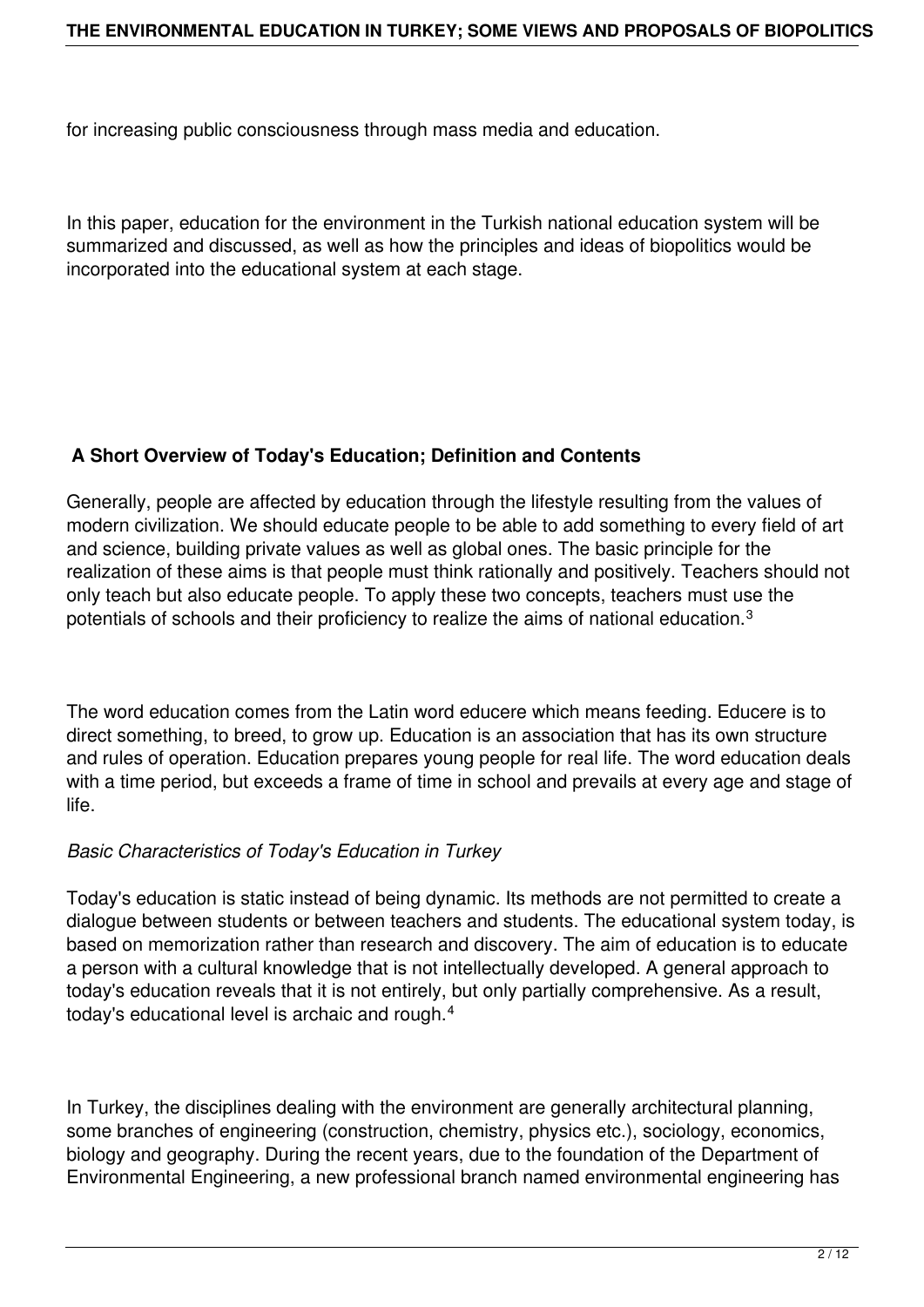emerged. In the faculty of medicines, there are such branches as Environmental Health, Public Health and Medicine.

# **Contents of Education for the Environment**

There is no systematic approach to environmental education. Environmental education needs a generally accepted definition, since there are different definitions and interpretations. A systemic approach to education on environmental needs must contain the following:

- environmental education must be comprehensive;
- it must include the inter-relations of parts and elements of natural life and global structure;

5

and

 - the problems and causes of pollution must be approached from the point of view of the aforementioned relations. <sup>4</sup>

*Environmental Education*

Environmental Education is a new way of learning about human relations with the environment. The object of environmental education is focused on the relationship and impact of humanity on the environment. It is the type of education stressing an integrated way of structuring human nature and natural and physical resources. This kind of education must be interdisciplinary, lying social, cultural, economic and scientific studies. It has to provide an understanding of the basis of life, while living in a man-made urban environment, and the development of public life. This education aims to create self-confident, responsible and environmentally conscious people. 5

It promotes new, intelligent ways to conserve and develop the quality of life. Environmental education is not a kind of new conservatism. It is a futurism.

## *Historical Backgrounds of Environmental Education*

There is no identified historical origin of environmental education. We can assume the first teachers of the the environment to have been the ancient Greek philosophers. During the long history of humanity, in every age there has been some interest and interpretations of "the environment." The relationship of humankind to the environment is closely integrated with science, technology and the level of development.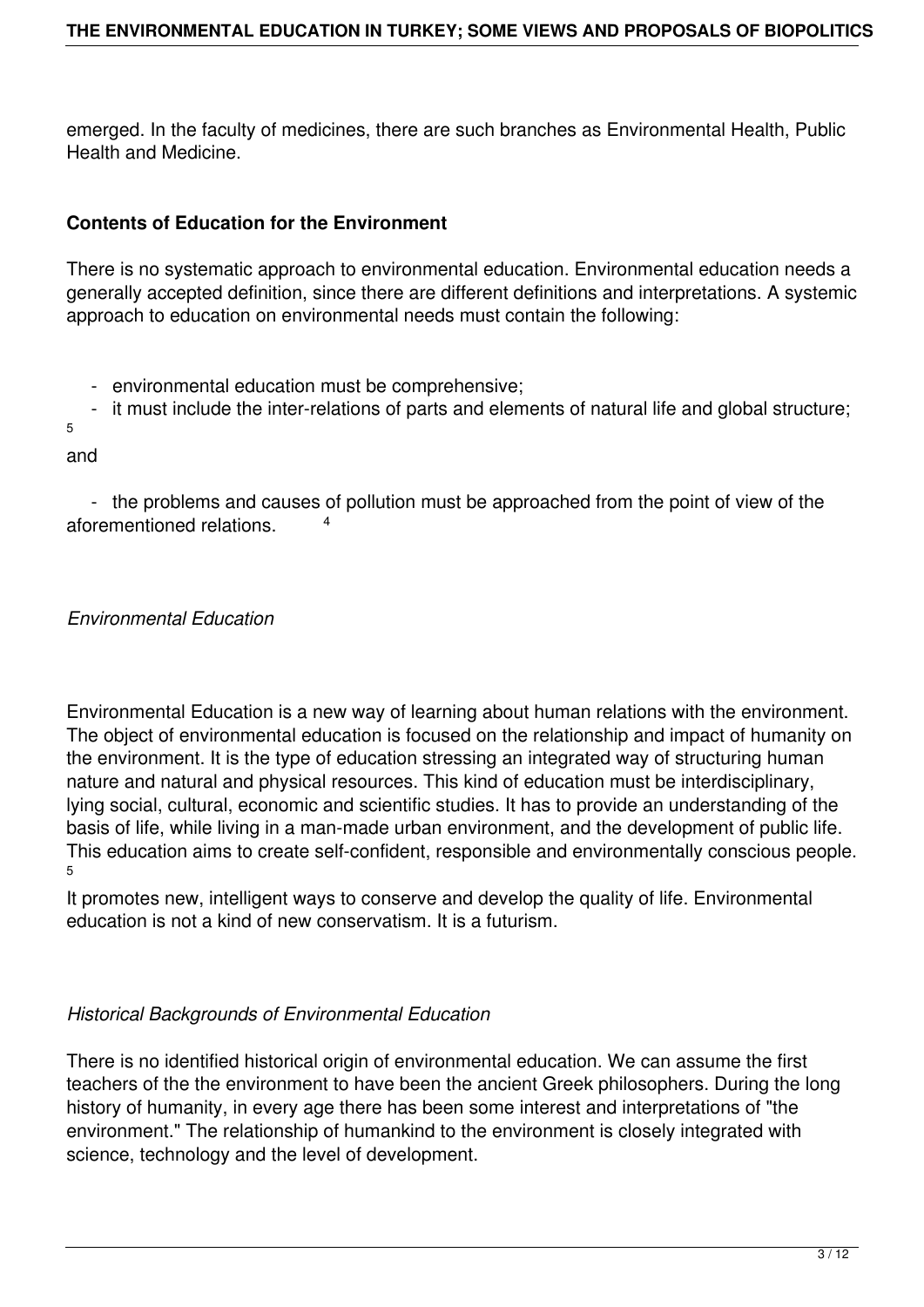Understanding the environment depends on different geographical characteristics and social differentiations. Basic explanations for the environmental aspects like the sun, soil, water in primary communal communities, was left to a concept of 'God' in the Middle Ages. There is an interesting point that there were philosophical struggles between 'physical and metaphysical' concepts thousands of years ago, and these subjects were maintained in science and religion throughout history.

Parallel to the development of science, the evaluation of the environment tends to change in a more rational way. Philosophic and theological thoughts and religion have lost their importance since then. This trend may have cost Galileo his life, but changes in thinking and philosophy have established today's contemporary community. In the Middle Ages, the failure of environmental approaches was due to the inability to see the environment as a whole and not as separate parts.

## **Biopolitics and Education: Some Views and Proposals of Education for The Environment and Biopolitics**

It is difficult to separate education and research from one another. Developing countries cannot devote enough attention to research and education on environmental problems. Factors such as the inadequacy of general education, as well as the low and unequal distribution of national income per capita must be taken into consideration*.* 6

The more developed countries entered a new way of thinking much earlier. They had a period of renaissance and reform that helped them not only in solving environmental problems but also in finding solutions to crises of every aspect. Education about environmental problems must be applied everywhere. Various educational foundations are doing this piece by piece, without giving it a name. Doing this in a more regular way and having the needed awareness is necessary to prevent waste of time, energy and material. $^6$ 

## *Nursery School Education for the Environment*

Modern education is for every stage of human life from birth to death. Pre-school education for those under the age of<sup>6</sup> is provided in many countries. Teaching love and awareness of nature must start at a very early age. The concept of bios, life, the relations between humanity and the environment must start being taught at this young age. The qualities and programs of this kind of education can be determined with the contributions of psychoanalysts, psychologists, biologists and sociologists. Today, there is no formal education for the environment in nursery schools in Turkey. If teachers have a developed environmental awareness, they can promote consciousness to students through lessons about natural events and seasons.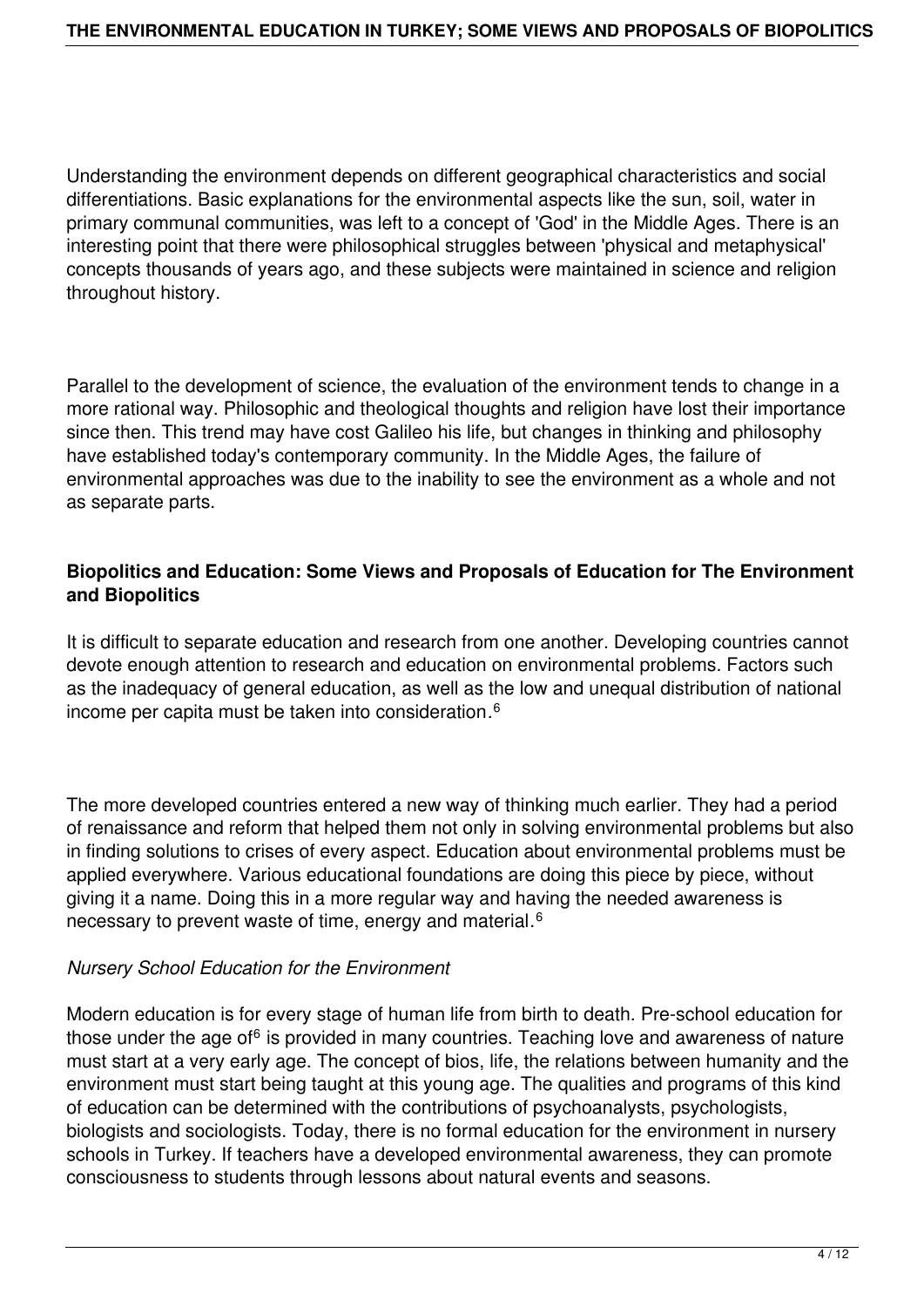### *Primary School Education for the Environment*

It would be possible for the primary school child (ages 6-12) to learn and to be conscious of biopolitical relations, with some regulations, through the content of the provided courses. The concepts of the natural environment, the bases of life, the interaction between human structure, nature and the environment, environmental pollution could also be incorporated into subjects on environmental problems caused by production and consumption.5 Waste material and recycling must be specially emphasized. It will make future education easier, stressing that human life is biological life on earth, and that people must act emotionally with this biological life, starting from the early years of childhood.

## *I. The Aims of Primary School Education<sup>5</sup>*

 - to introduce the bio-environment to students, to make them able to establish contact with living things around them and be aware of them;

 - to teach the relationships between all living things in the ecosystem and the effects of the economic structure on these relationships; and,

- to establish moral judgments.

#### *II. The Methods of Education<sup>5</sup>*

While teaching biopolitics to primary school children, to make them sensitive towards nature and its rhythms, methods that stimulate sensory organs into action must be applied. The senses of sound, smell, touch, taste and sight can be used in different aspects of education:

- imparting expressions and explanations;
- personal research methods;
- works that will improve the abilities of deciding and judging must be used.

"Teachers should encourage the students to ask questions about morality, ethics, religion,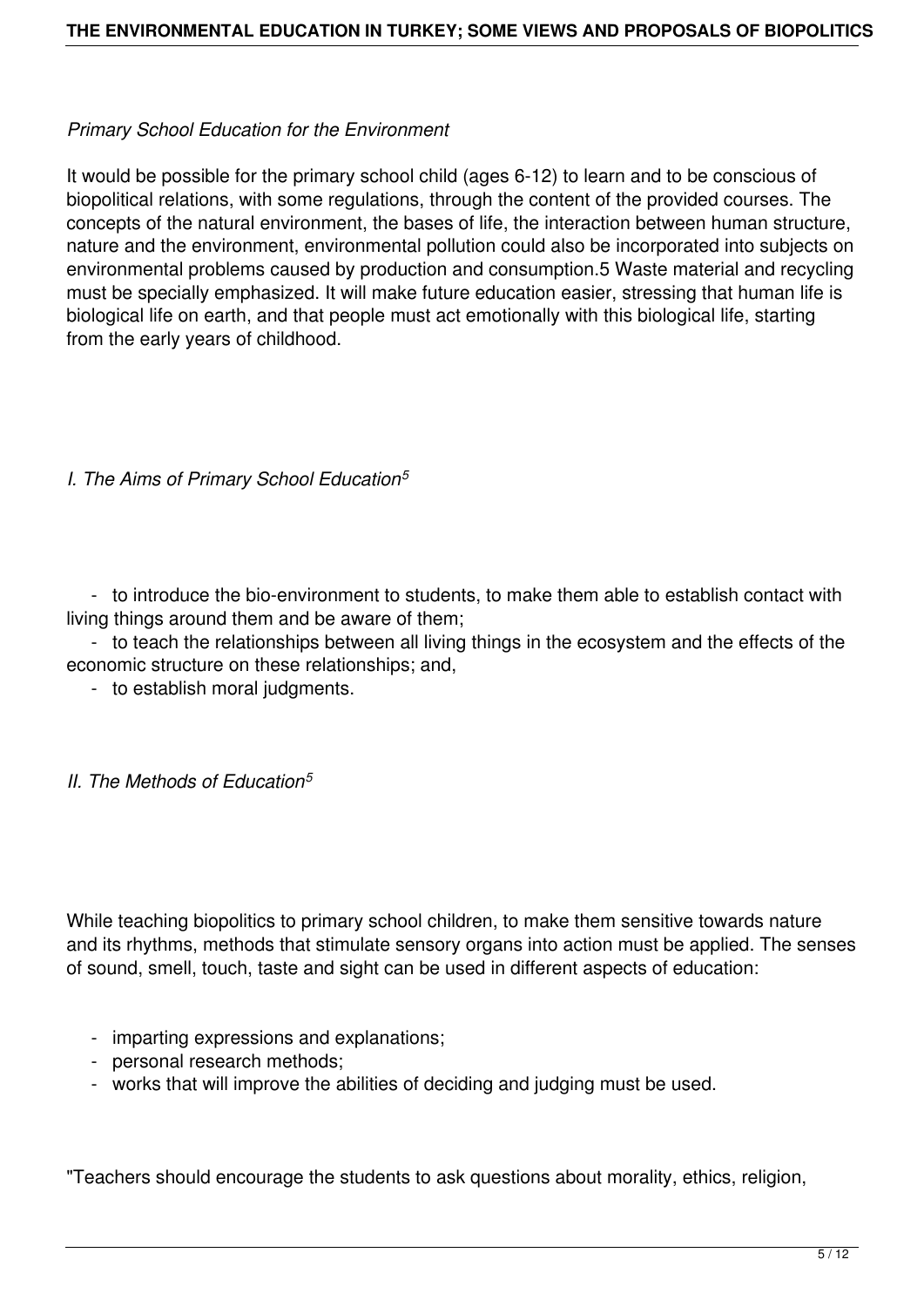#### **THE ENVIRONMENTAL EDUCATION IN TURKEY; SOME VIEWS AND PROPOSALS OF BIOPOLITICS**

politics, or the economy at this level".<sup>5</sup> The child gets a lot of stimuli from the environment he or she lives in. However, the school is mostly abstracted from the real world. The mass media, as well as the everyday experiences are means which educate in a certain way.

#### *III. Primary School Education: Turkey*

Some serious studies about education for the environment at the primary level have taken place during the last few years in Turkey. At this level, education for the environment based on the Agreement on Project for Environmental Education was signed between UNESCO and the Ministry of National Education, Directorate of Primary Education (29.03.1990/02.28/337.197). The Ministry of National Education has prepared a handbook for primary school teachers. Teachers can increase the awareness of children on issues such as life, bios, health and the environment with the aid of this handbook. The concepts of environmental education, ways of learning subjects, dealing with problems, and referring to activities in target plans would play a large role in the changing of expected behavior in children. These concepts are very important for the realization of environmental educational aims. In Turkey, today, at the primary level educational institutions, `life knowledge courses' are taken in the first term and `social knowledge courses' in the second terms which are called central courses.

Other courses are called performance courses and intelligence courses (e.g. Turkish, mathematics, music, ethics, moral courses, etc.). These are based on central courses. The secondary educational system is a continuation of primary education and, at this stage, the curricula of classes six, seven and eight deal with subjects related to the environment.

Environmental subjects in the central courses are structured in such a manner that, in dealing with the environment, courses on life, social and scientific knowledge were planned to cover environmental problems. According to the level of classes, subjects would be selected from the following:

- protection of soil, water, air;
- solutions to pollution;
- ways of giving guarantees for living without risks;
- conservation of natural resources.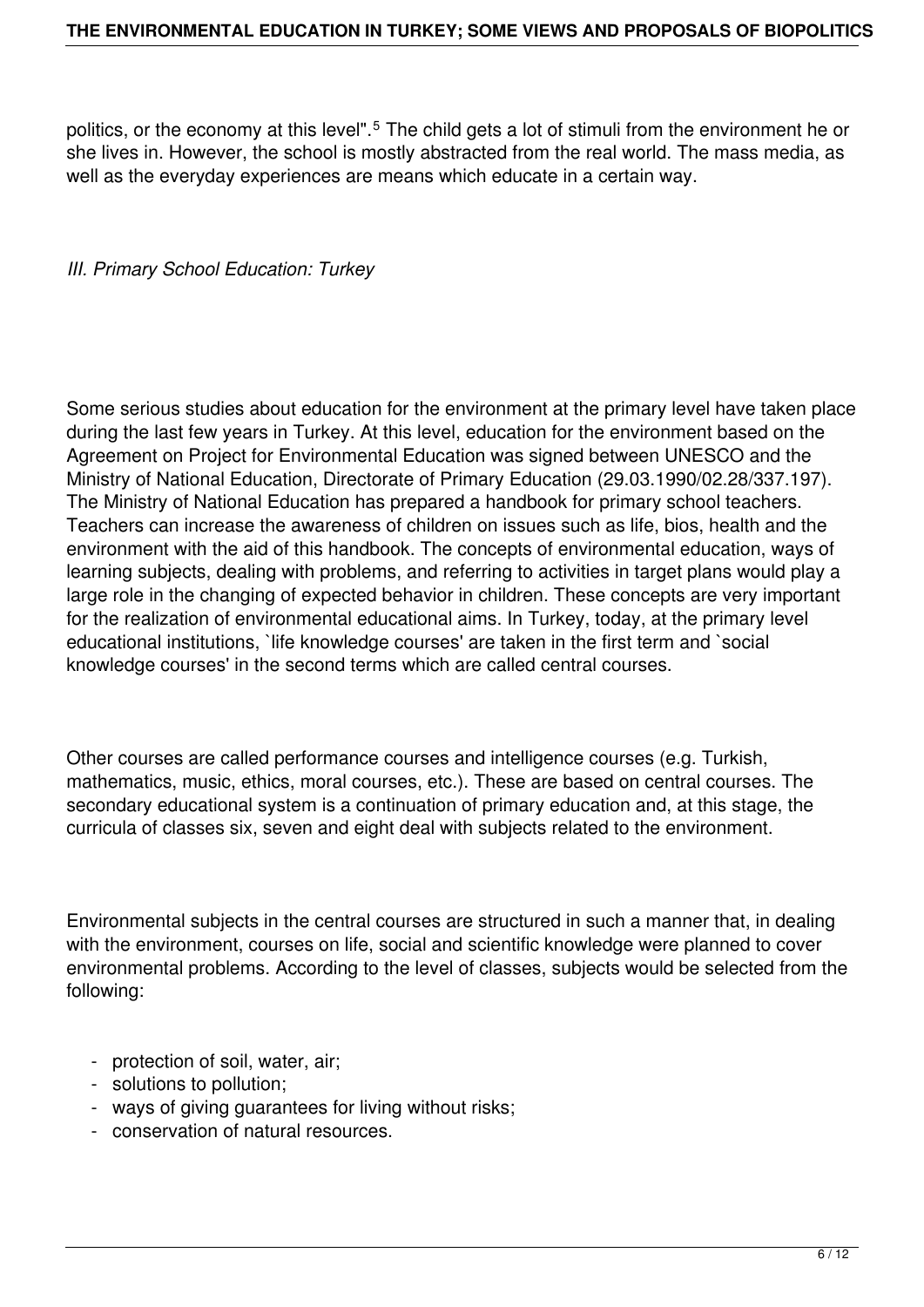With respect to environmental subjects in the performance and cleverness courses, students should be informed through brochures, newspapers, pictures, films, slides and seminars, according to their level of classes, about which species are endangered and which have been taken under protection.

### *Secondary School Education for the Environment:*

Secondary school education is a time when personalities become shaped, which includes the significant years between childhood and adolescence. In this time, education must be given which will contribute to the children's general knowledge about biopolitics and improve their abilities to think, making it possible for them to improve their moral and social responsibilities towards nature and life itself and to be a helpful members of society. Education at this stage has an important place in society, protecting and continuing culture, promoting justice and virtue for a nicer life and training honest people to modernize their life and state. Biopolitical concepts must be added to such branches as literature, biology, physics, chemistry, mathematics, geology, and astronomy. Lessons on humanistic or social sciences (history, geography, music) must also increase the sensibility and interest of the student in ecological subjects.<sup>5</sup>

## *I. Aims of Secondary School Education5*

 - improving on the abilities to investigate and examine life (bios)1 which are gained in primary school;

 - exploring ways of defining, analyzing, seeing and thinking the effects on bios and the bio-environment; and,

 - showing, from action and behavior, that economic production, consumption and other activities change according to a culture and judgments, and that, in the end, environmental problems are formed due to these actions.

## *II. Methods of Education<sup>5</sup>*

Secondary education programs must be regularized in a way that will impart environmental concern and consciousness, by using the methods given below:

 - field work: visiting factories that emit wastes, refineries, waste factories and canalization treatments; meeting and talking to authorities and various social surveys; learning the opinion of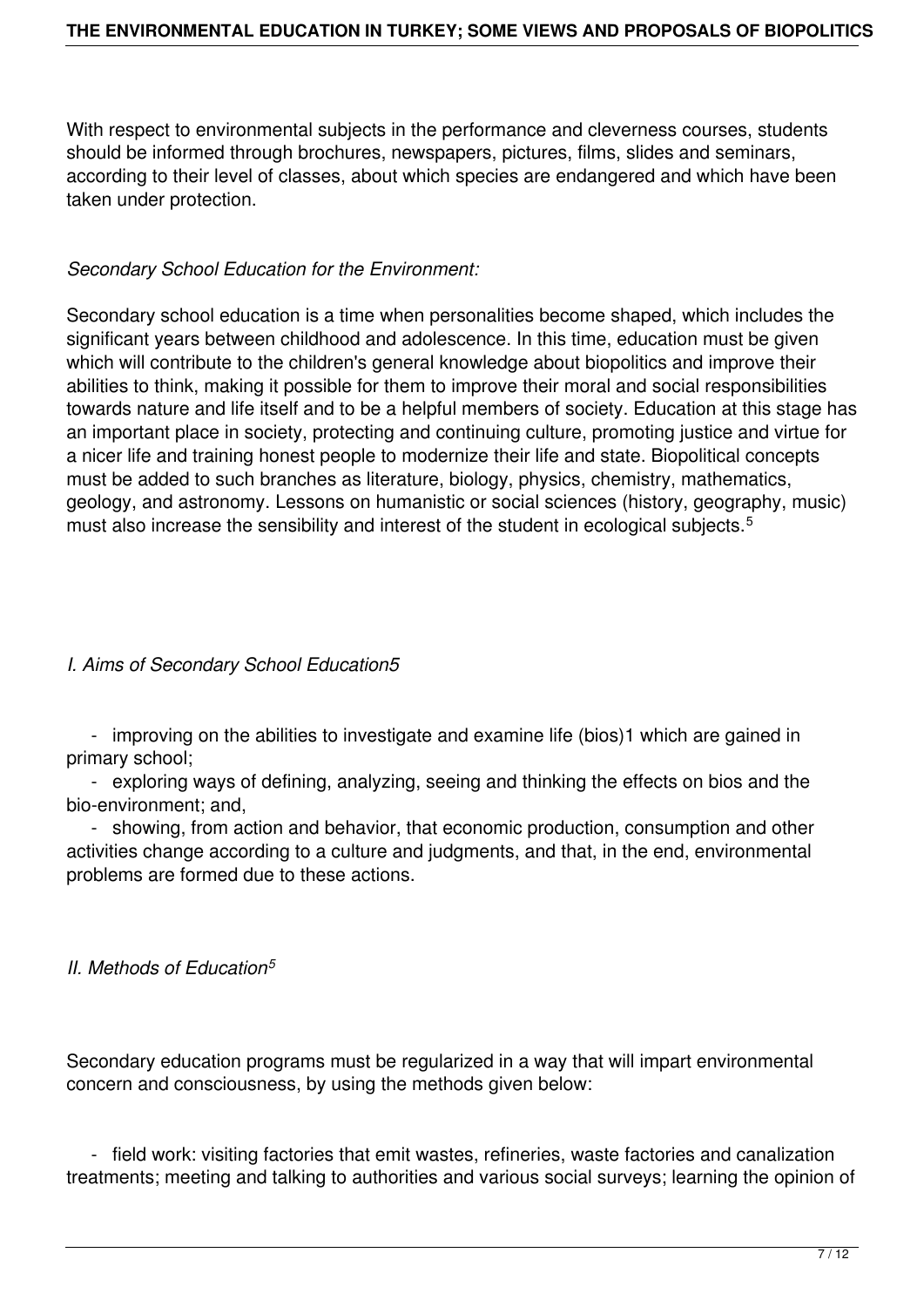the native and local people's thoughts and suggestions about environmental problems;

 - supporting education with visual material such as television, video, slides; forming an archive in every secondary educational foundation, collecting sources on ecology (books, magazines etc.) systematically and using the necessary ones in courses;

 - laboratory experiments: adaptation of the content of biology, chemistry and physics courses, which exist in the current educational system, to experiments and research subjects about life and biology, analyzing and teaching about pollution;

 - regulated argument and speeches: in making the student participate in seminars, arguments, panels and conferences on the above subjects.

## *III. Content of Education<sup>5</sup>*

 - chemical bases of life: water, air and soil pollution, the effect of extreme production and consumption and species extinction;

- structure and functions of cells, in heredity and genetics;

 - viruses and their roles in diseases, the effects of overpopulation on the environment, the economic cost of healthy environment;

 - evolution, explanation with comparison of the biological evolution with the social and economic evolutions of people;

 - biological structure of humans, vertebrates and invertebrate animals: reptiles, mammals, birds, fish, plants and their natural relationship;

 - biotic and abiotic factors in an ecosystem: the use of resources, water, air and soil; examination of these from the point of view of economical usage and benefits; and

- basic principles of economy, examination of the relations between ecology and biopolitics.

## *IV. Secondary School Education: Turkey*

The General Directorate of Secondary Education of the Turkish Ministry of National Education continues to study the implementation of environmental education at this level. They plan to develop environmental subjects in biology, geography and philosophy courses. The outline of an environmental curriculum will encourage specific action. Students must be able to identify their living natural resources, and be capable of consciously exploiting them for the most appropriate purposes within the framework of the new curriculum.

*Education in Universities for the Environment*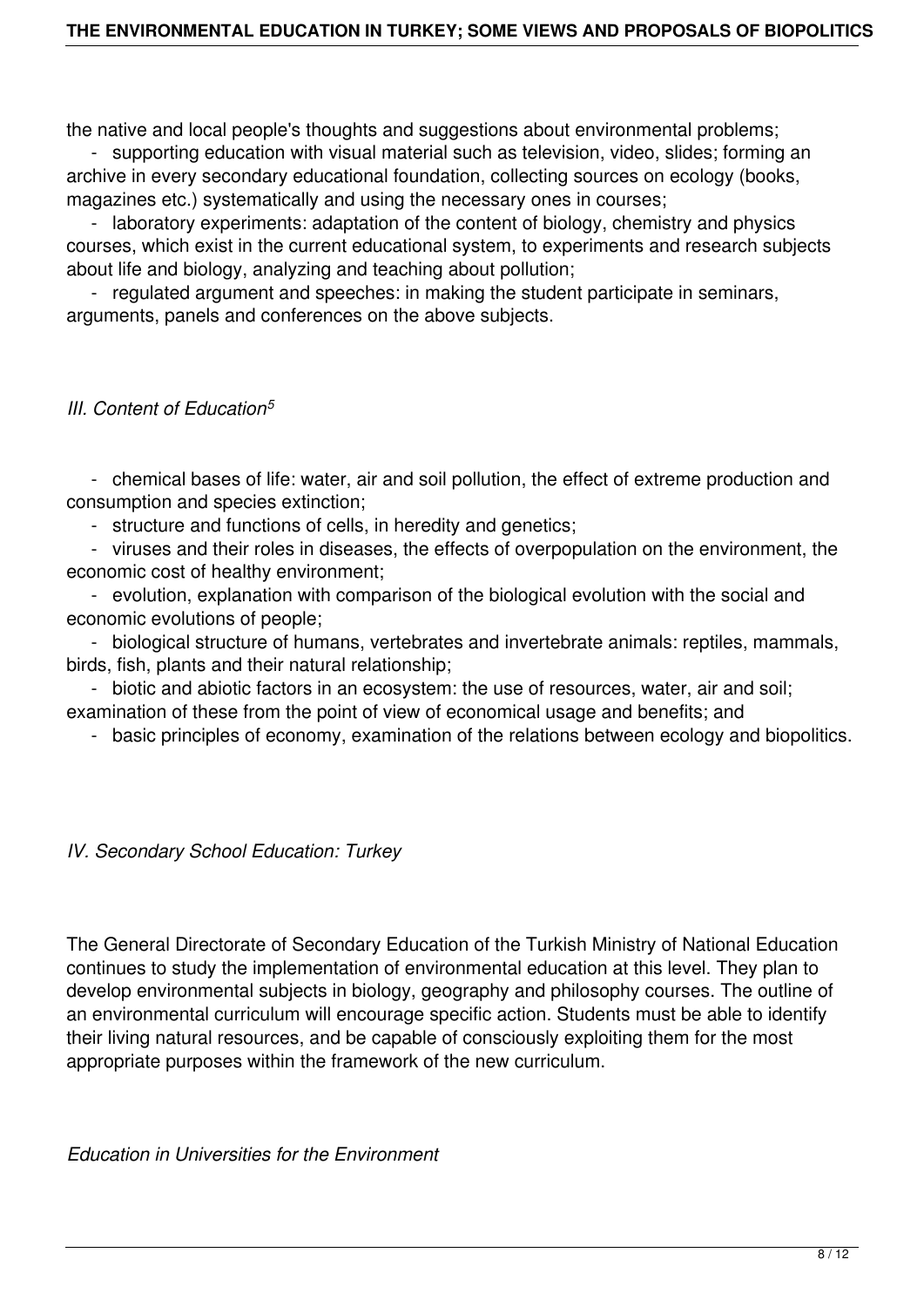Putting theory and practice, scientific knowledge, thought and behavior together is possible only if necessary reforms are made within university education.<sup>7</sup> These should aim at:

- preparing people to be members and founders of a new society;<sup>5</sup>
- improving students overall in physical and mental abilities;
- training people as producers;

 - improving creativity and imposing new societies' moral judgments and behavior principles; 5

 - equipping a person with the necessary technical knowledge that will be the most beneficial for nature and society; and,

 - improving political consciousness, preparing people to participate in the direction of society.

A better understanding of bio-ecology, through scientific research on ecology-to-human relationships is possible at the university level. Since university students are potential leaders and designers of society, education and consciousness building is very important at this level. Universities must include lectures related to life and biopolitics in their programs, also at the graduate level<sup>5</sup>:

- for science, mathematics and engineering students: `life and bio-design';<sup>5</sup> In delineating the borders of economic production and consumption, the aim must be related to ecology and biopolitics, to input the necessary knowledge and induce the student to abandon the principle of "smallest cost and largest profit" and make the fittest design and appliance for the bio-environment;

 - for trade, accounting and economic graduate students: `production and biological generation related to production'; the aims are: correcting the different production destinations, tools and techniques; laying down production borders that not only create consumption, but lead to a reduction in the amount of wastes to a minimum with no harm to the bio-ecology; teaching methods to protect and repair the environment;

 - for law students, `usage of laws for science and technology as a controlling device' or `sociology of law';

- a professional course on `bio-technology';<sup>5</sup>
- ecology courses and science courses related to ecology;

 - in the field of humanity and social studies, `principles and behavior in the protection and management of bio-systems: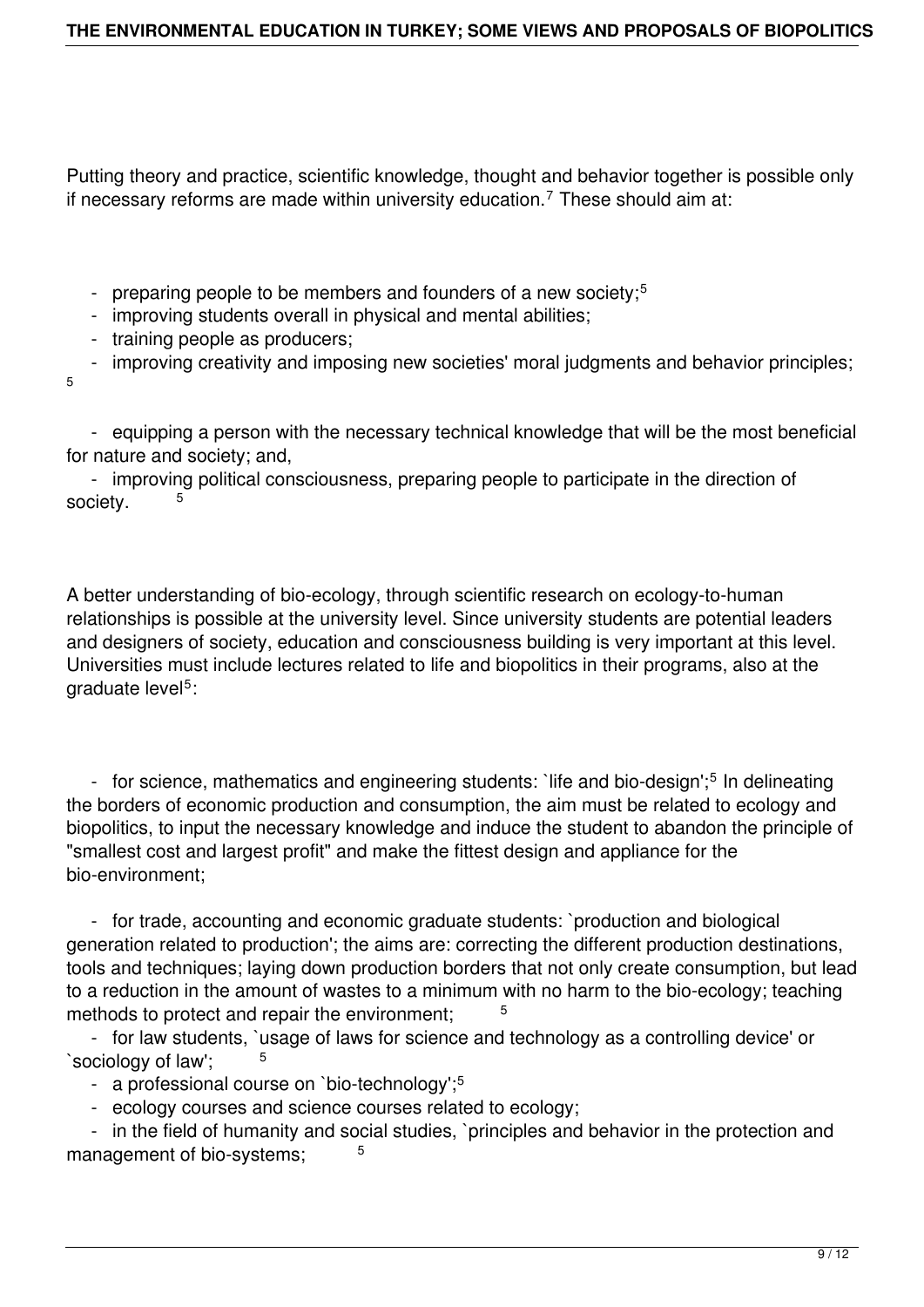The leading principles of university education are:

- research must be carried out to develop non-polluting technologies;
- sources must be used sensibly and equally;
- biological diversity must be maximized with sensible and intelligent strategies; and,

 - population growth must be controlled for the best application of economic and bio-ecological plans.

In university education, field work in different disciplines, research and examinations are most important. Students in law, politics and moral sciences must learn to be sensitive towards the many dimensions of life.

University education for the environment in Turkey is beginning to establish itself. Today, there are 28 universities and 22 environmental research centers in Turkey. There are 11 environmental engineering departments which began 15 years ago. There are more than 2000 environmental engineers in Turkey.8 These departments are in the following universities:

- Istanbul Technical University (Istanbul)
- Middle East Technical University (Ankara)
- 9 Eylul University (Izmir)
- Yildiz University (Istanbul)
- Marmara University (Istanbul)
- Istanbul University (Istanbul)
- Ondokuz Mayis University (Samsun)
- Ataturk University (Erzurum)
- The Bosphorus University (Istanbul, only level in Msc)
- Firat University (Elazig)
- Cumhuriyet University (Sivas)

There are Masters Programs on the environment at these universities. The only Biopolitics course is in the Urban and Environmental Sciences Ph.D. Program as a two-semester seminar at Ankara University. In this Ph.D. program participate students of different professions such as urban planners, architects, biologists, lawyers and social scientists. Many other university departments deal with environmental sciences, conservation planning, and threshold analysis,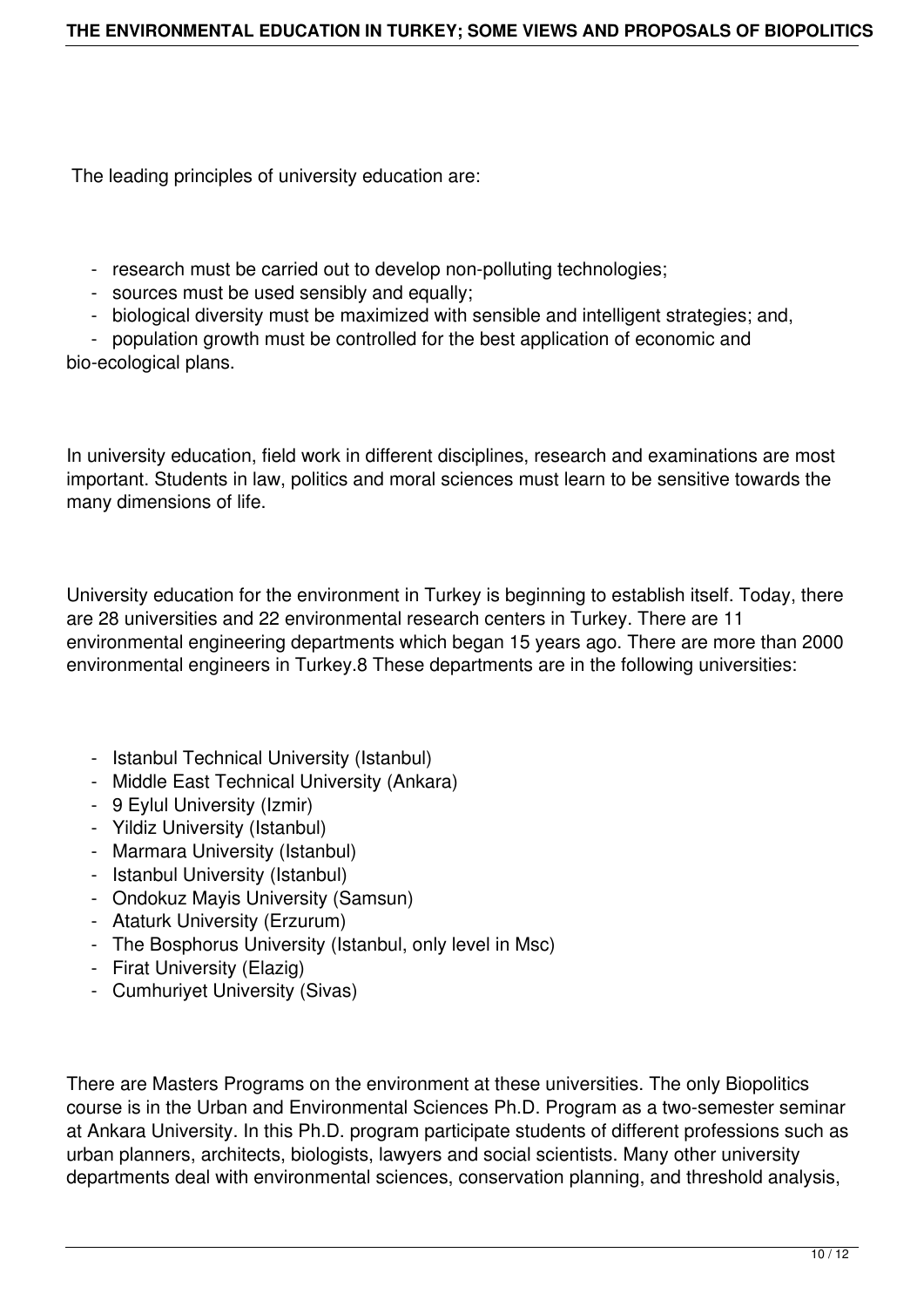while other departments such as architecture, landscape design, chemistry, construction engineering, physics and medicine offer environmental courses.

*The Teaching of Biopolitics and Environmental concepts and Relations in Post-University Education*

In new education, the concept of continuous education is spreading. This education is addressed to adults and starts appearing with `third term' education. In this way, education is continued during all stages of life.<sup>7</sup> Among the potential education mass are:

- directors and determiners of industry foundations and companies;
- public directors;
- bio-ecology activists;
- people with a low level of education;

It is possible to reach these people and groups directly through mass media tools. Public interest and attention must be drawn to biopolitics.

#### **References**

 1. Vlavianos-Arvanitis, A., Biopolitics – The Bios Theory, Biopolitics International Organisation, Athens, 1988.

 2. Vlavianos-Arvanitis, A., (1987) `Biopolitics - Dimensions of Biology' in Biopolitics – The Bio-Environment – Volume I, A. Vlavianos-Arvanitis, ed. Biopolitics International Organisation , Athens, Greece.

3. Istanbul 3. Court of Administration, 7.6. 1988 dated and 1988/26 Numbered decision.

 4. Gurel, S., "Systems Approach to Environmental Education" course notes, June, 1973, pp.5-14.

 5. Biopolitics – Curriculum Revision – Bio-Syllabus, Resolutions of the Third B.I.O. International Conference, Biopolitics International Organisation, Athens, 1989.

6. Yavuz, F., (1975) "Cevre Sorunlari", A.U.SBF Yay, No.385, pp.166-168.

7. Tanilli, S., (1988) "Nasil Bir Egitim Istiyoruz", Amac Pub.

 8. Gurel, O., Filibeli, A., (1992) "Cevre Muhendisligi Egitiminde Karsilasilan Problemler", Cevre ve Muhendis, No. 5. March 1992, p.6.

9. Bahro, R., (1989) "Nasil Sosyalizm, Hangi Yesil, Ne icin Sanayi", Tanil Bora, Ayrinti Pub.